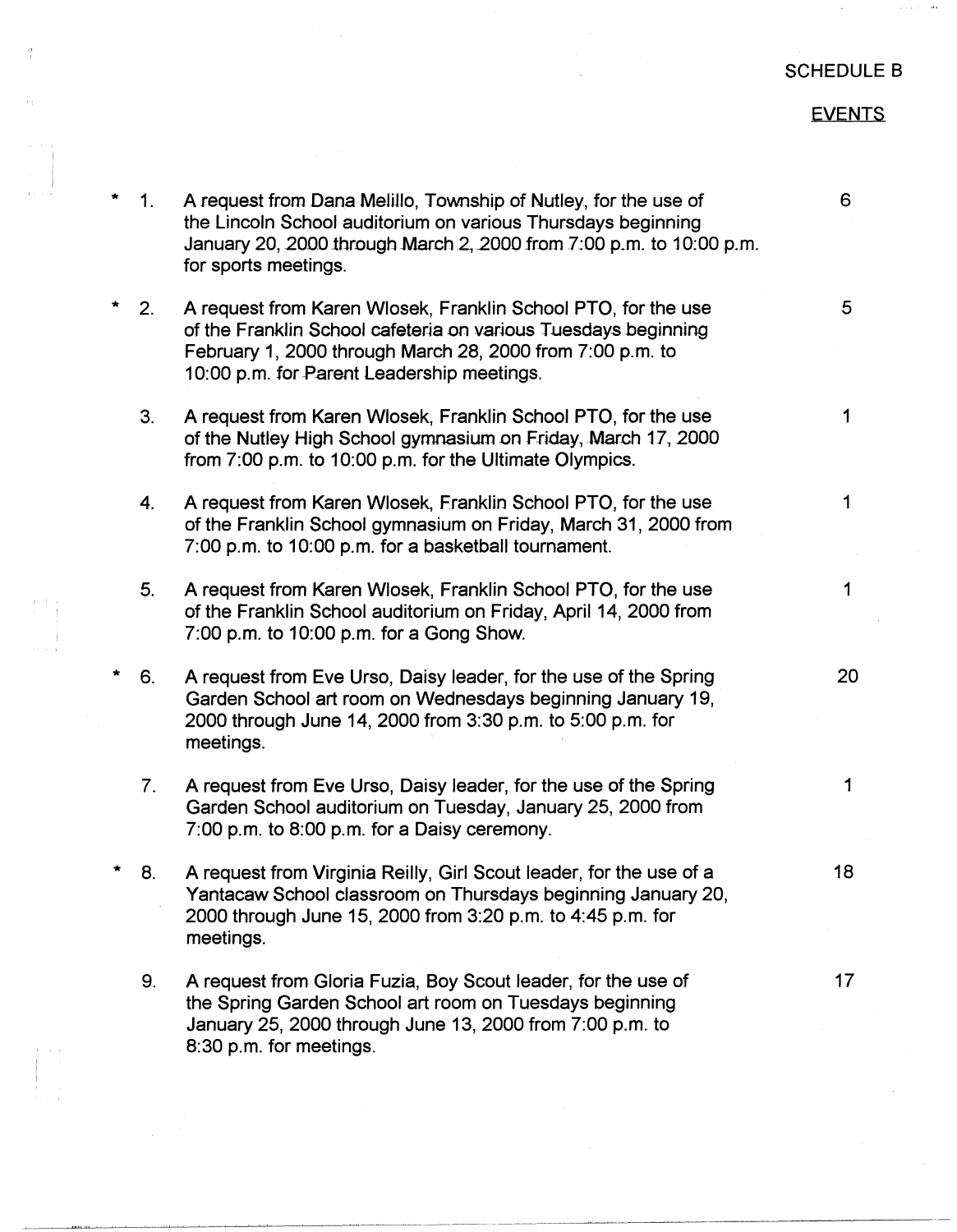## EVENTS

 $-44.1$ 

 $\hat{\mathcal{A}}$ 

|   | 10. | A request from Dominick Ferrara, Garden State Concert Band<br>Inc., for the use of the Nutley High School auditorium on Sunday,<br>April 9, 2000 from 1:30 p.m. to 6:00 p.m. for a concert.                                                                            | 1              |
|---|-----|------------------------------------------------------------------------------------------------------------------------------------------------------------------------------------------------------------------------------------------------------------------------|----------------|
|   | 11. | A request from Maryann Cresci, Boy Scout leader, for the use of<br>the Yantacaw School facilities on various Thursdays beginning<br>February 17, 2000 through May 11, 2000 at various times for<br>meetings.                                                           | 4              |
|   | 12. | A request from Joseph Staskiewicz for the use of the Yantacaw<br>School gymnasium on Sundays beginning February 6, 2000<br>through May 21, 2000 from 4:00 p.m. to 6:00 p.m. for basketball.                                                                            | 14             |
|   | 13. | A request from Susan Indiocaso, Dancesation Studio, Inc., for<br>the use of the Nutley High School auditorium and four classrooms<br>on Wednesday, May 17, 2000 from 3:30 p.m. to 10:00 p.m. and<br>Saturday, May 20, 2000 from 12:00 noon to 8:00 p.m. for a recital. | $\overline{2}$ |
|   | 14. | A request from Joanna Conrad, League of Women Voters, for<br>the use of the Nutley High School auditorium on Wednesday,<br>March 29, 2000 from 7:00 p.m. to 9:30 p.m. for a Board of<br>Education candidates' night question and answer session.                       | 1              |
|   | 15. | A request from Horst Weidersich, Academic Booster Club, for<br>the use of the Yantacaw School auditorium on Thursday, May 11,<br>2000 from 7:00 p.m. to 9:00 p.m. for an award ceremony.                                                                               | 1              |
| * | 16. | A request from Cathy Ochse, Lincoln School PTO, for the use<br>of the Franklin School auditorium on various days beginning<br>Friday, March 31, 2000 through Friday, April 7, 2000 from 4:00<br>p.m. to 10:00 p.m. for a talent show.                                  | 5 <sup>5</sup> |
|   | 17. | A request from Dennis Buckley, Nutley Crew Boosters Association,<br>for the use of the Nutley High School cafeteria on Tuesday, March 7,<br>2000 from 7:00 p.m. to 9:30 p.m. for a meeting.                                                                            |                |
|   | 18. | A request from Dana Melillo, Nutley Municipal Alliance, for the use<br>of the Washington School gymnasium on Monday, February 7, 2000<br>from 7:00 p.m. to 9:00 p.m. for winter guard practice.                                                                        | 1              |

 $\epsilon^+$ 

 $\left\langle \cdot \right\rangle _{i}$ 

 $\alpha=1,\ldots,1$ 

 $\lambda = 1/\sqrt{2}$ 

 $\beta$  .

 $\mathcal{A}^{\pm}$ 

 $\pm$   $\pm$ 

a li